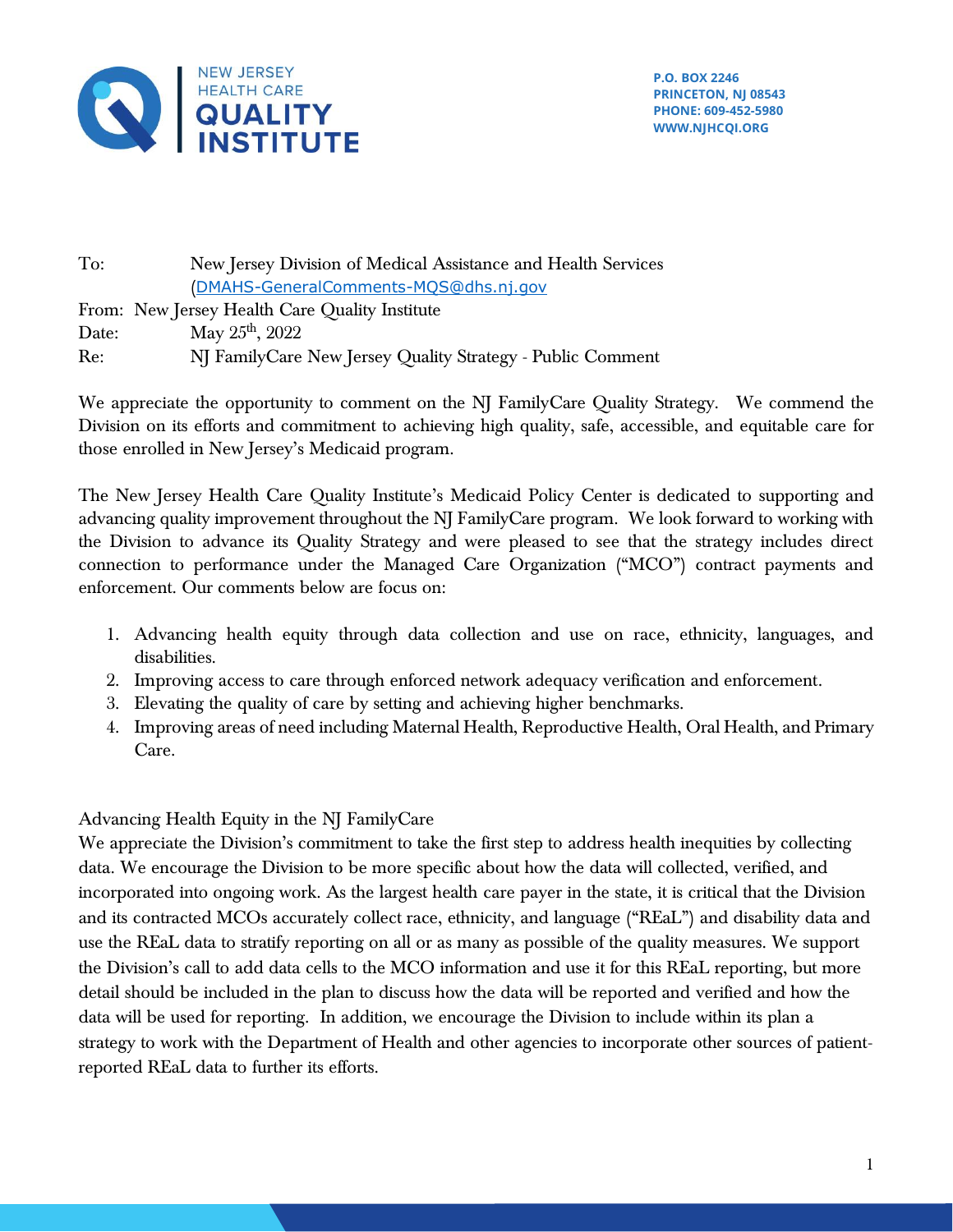## Improving Access to Care

We appreciate the Division's recent strategy to use paid and filed claims from the prior year to verify whether network adequacy requirements are being met. Network adequacy directly effects the timeliness of care and health outcomes. The Quality Strategy could be improved by including more specific enforcement steps, details regarding the basis and factors that will trigger specific corrective actions, and more details regarding the same for penalties for not meeting network adequacy requirements as set forth in the MCO contract. In addition, we would like to see a detailed plan and timeline for improving the network directories and credentialing process to ensure that the public information is accurate including information about whether providers are accepting new patients, the specific locations that a provider sees patients, and other critical consumer information that improves access to timely care and enables the Division to enforce its network adequacy requirements.

The current method of MCO enrollment allows beneficiaries to self-select and enroll in an MCO or if one is not chosen, they will be auto enrolled. We strongly support changes to the MCO auto-assignment algorithm that would direct enrollees that have not selected a plan to a higher performing MCO, including preferential assignment based on quality and network adequacy in their geographic area. We would encourage consideration for including the Quality Strategy and plan for auto-assignment to the MCO that has the highest quality ratings that are specific to the type of care the beneficiary may be utilizing - for example, pediatric preventative care measures or maternity outcomes.

## Elevating the Quality of Care

The Division is responsible for paying for the care of over 2 million people in the Garden State  $-$  including over 30 percent of the births, over 33 percent of our children, about 56 percent of people living in nursing homes, and individuals with disabilities. Medicaid expenditures were about 25 percent of the state's annual budget with the state share totaling over \$16 billion in FY2022. While the state contracts for the management of most of these services, it must demand high quality care and improved access on behalf of the beneficiaries it serves and on behalf of the taxpayers who are supporting the program.

We encourage the Division to raise the expected benchmark for many of the reported CMS Adult and Child Core Measure Set measures and the HEDIS measures including but not limited to: adult and pediatric primary and preventive care, perinatal care, reproductive care, oral health care, and access to follow-up care after hospitalization or mental health issue.

While many MCOs are currently "meeting" the benchmark set by the state, in many cases, that benchmark is a comparison of their performance to a national average set at the midpoint (50%). Given New Jersey's commitment to its residents' health and its investment in NJ FamilyCare, we should be asking for more than achieving a national average especially when some states commitment much less to their Medicaid programs. We recommend that in its Quality Strategy the Division raise the benchmark to the top quartile on all these measures to emphasize the importance of access to these essential health care services.

Improving Areas of Need

## Maternal Health: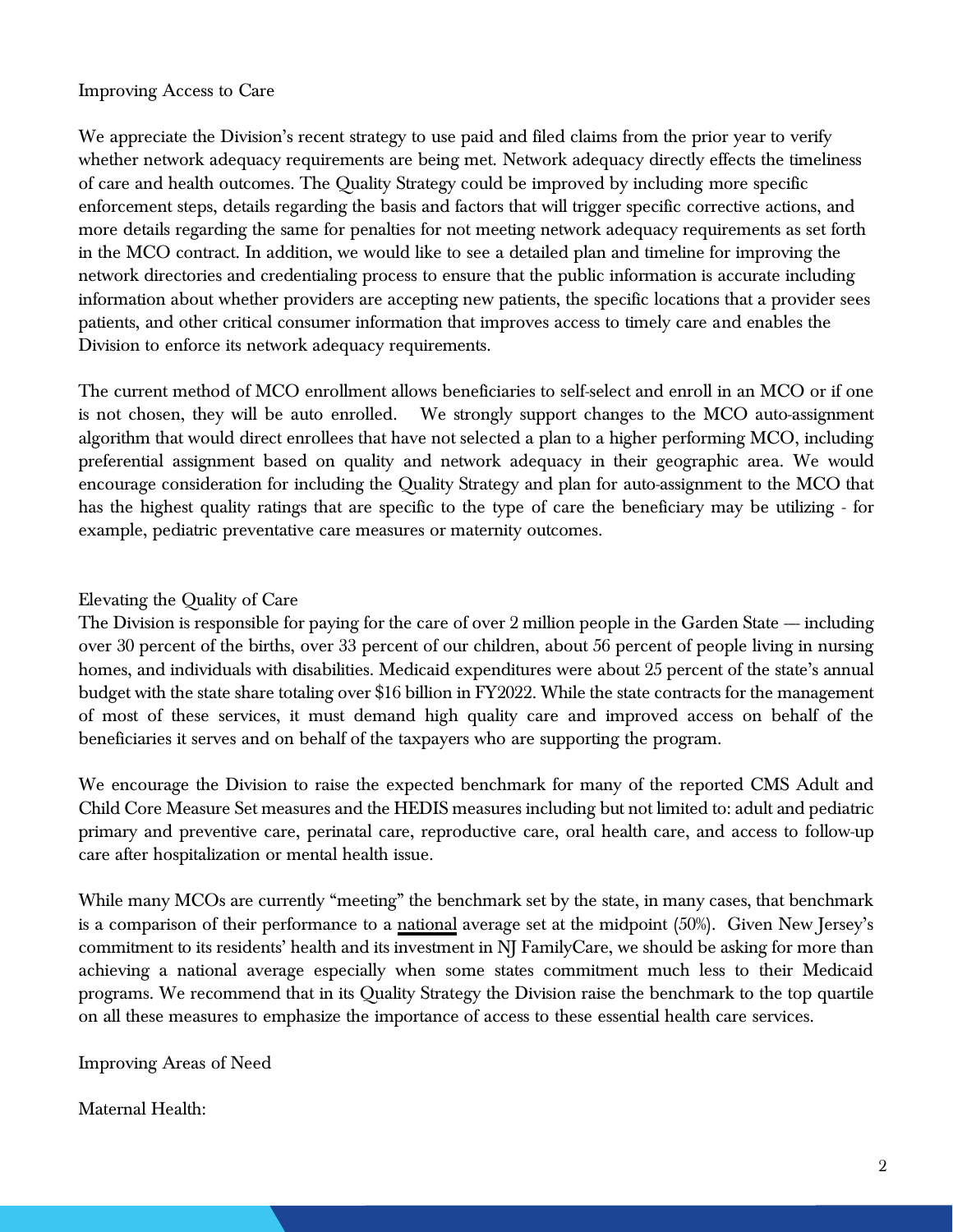- We agree with the Division that timely prenatal and postpartum visits are good measures to include in the Quality Strategy. We suggest that the measures be stratified based on REaL data to show existing health inequities and to support focused quality improvement efforts. For example, [California](https://www.dhcs.ca.gov/services/Documents/Formatted-Combined-CQS-exec-2022.pdf) includes this in its quality strategy and proposed to decrease the disparities by 50% by 2025.
- In addition, we suggest that Maternal Depression Screening and care referrals be measured and focused on as mental health is a leading contributor to perinatal morbidity and mortality. [California](https://www.dhcs.ca.gov/services/Documents/Formatted-Combined-CQS-exec-2022.pdf) has a measure to improve its outcomes on this by 2025.
- The Perinatal Risk Assessment (PRA) tool, which is discussed in the Quality Strategy, should be measured for completion at two points during the perinatal period, but more importantly, should be tracked and reported for use to connect patients to services. This could be done as an electronic measure that is developed, tested, and then used during the 3-year period of the Quality Strategy. The PRA should be integrated into providers' electronic health records and used for referrals in real time. Otherwise, it is not meaningful and is an administrative burden to providers.

Reproductive Health:

- We support the continued use of the National Quality Forum (NQF) endorsed measures related to contraceptive care to ensure individuals have access to the full spectrum of contraceptive care. However, we want to caution the Division on how these measures should be used. The Division should use the measures for reviewing accessibility, but not to encourage or pay for increases in utilization rates. Using these measures to drive higher utilization of certain contraceptive care can create built in incentives for health care providers to steer patients to contraceptive choices, which must be avoided. Rather, high quality reproductive health includes patient-centered contraceptive counseling which provides the patient with all the information they need in a manner and at a time and place that empowers them to make the best decision for themselves based on their goals.
- As noted in the Quality Strategy, a significantly low number of postpartum women receive any form of contraceptive immediately within three days of delivery. We encourage the state to pursue payment and policy interventions to address this issue. We have researched the current barriers and are willing to support the Division in this work. One suggestion for the Quality Strategy is to include a focus on ensuring that healthcare providers are discussing postpartum contraception with patients during their third trimester prenatal visits and providing contraception immediately postpartum, when clinically appropriate and as requested by the patient. This change would help support safe spacing of pregnancies and ensure individuals who do not attend postpartum visits still have access to the contraception of their choice. These changes align with the Division's October 2018 provider newsletter which announced some policy changes to support payment for these services.

Oral Health Measures:

• New Jersey's long-standing commitment to a dental benefit for both children and adults is admirable but must be delivered upon. The data surrounding the dental benefit shows that we have significant work to improve access to care and to connect more people to dental services. Despite our history of providing this benefit, the state is just above the national median on the percentage of Medicaid beneficiaries from age one to 20 who receive one preventive dental visit annually. While the national median is 49.1 percent, New Jersey was [ranked 11th and achieved](https://www.medicaid.gov/state-overviews/scorecard/eligibles-who-received-preventative-dental-services/index.html)  [52.8 percent.](https://www.medicaid.gov/state-overviews/scorecard/eligibles-who-received-preventative-dental-services/index.html) This statistic reveals that about 47 percent of our Medicaid beneficiaries ages 1 to 20 years old are not receiving basic preventive oral health care each year. We need to ensure that the